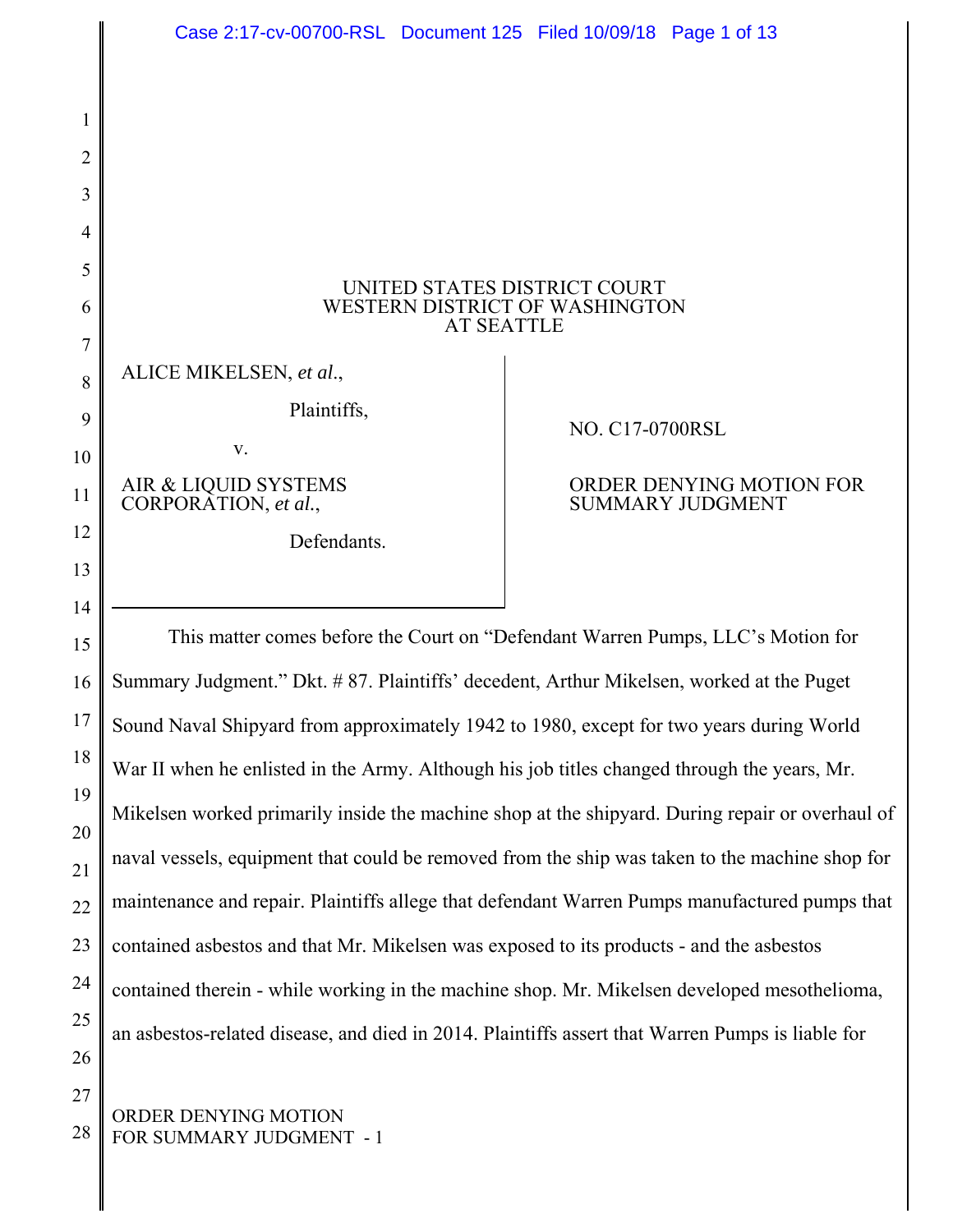Mr. Mikelsen's death and the plaintiffs' injuries because it put into the stream of commerce products that were negligently designed, were not reasonably safe as manufactured, and were not reasonably safe for lack of warnings. Plaintiffs also assert that Warren Pumps is liable because it failed to reasonably inspect, test, warn, instruct, monitor, and/or recall the products.

Summary judgment is appropriate when, viewing the facts in the light most favorable to the nonmoving party, there is no genuine issue of material fact that would preclude the entry of judgment as a matter of law. The party seeking summary dismissal of the case "bears the initial responsibility of informing the district court of the basis for its motion" (Celotex Corp. v. Catrett, 477 U.S. 317, 323 (1986)) and "citing to particular parts of materials in the record" that show the absence of a genuine issue of material fact (Fed. R. Civ. P. 56(c)). Once the moving party has satisfied its burden, it is entitled to summary judgment if the non-moving party fails to designate "specific facts showing that there is a genuine issue for trial." Celotex Corp., 477 U.S. at 324. The Court will "view the evidence in the light most favorable to the nonmoving party . . . and draw all reasonable inferences in that party's favor." Krechman v. County of Riverside, 723 F.3d 1104, 1109 (9th Cir. 2013). Summary judgment should be granted where the nonmoving party fails to offer evidence from which a reasonable jury could return a verdict in its favor. FreecycleSunnyvale v. Freecycle Network, 626 F.3d 509, 514 (9th Cir. 2010).

Having reviewed the memoranda, declarations, and exhibits submitted by the parties<sup>1</sup> and taking the evidence in the light most favorable to plaintiffs, the Court finds as follows:

ORDER DENYING MOTION FOR SUMMARY JUDGMENT - 2

1

<sup>&</sup>lt;sup>1</sup> This matter can be decided on the papers submitted. The parties' requests for oral argument are DENIED.

With the exception of the expert testimony regarding the work Mr. Mikelsen performed (see *infra* n. 4), defendants' motions to strike are DENIED.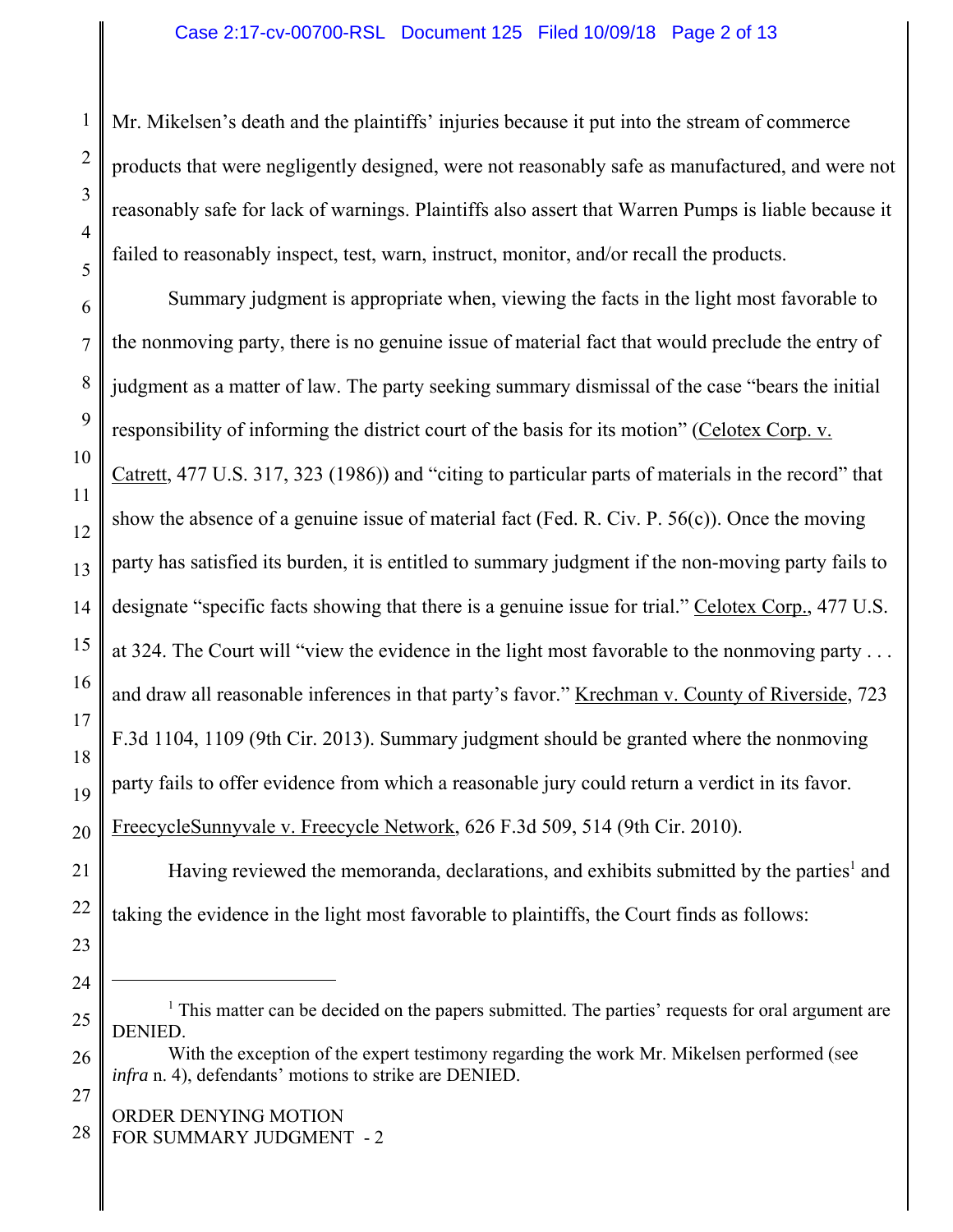#### 1 **A. Choice of Law**

2

3

4

5

6

7

8

9

10

11

12

13

The parties dispute whether maritime or Washington law governs the causation analysis in this case.

[A] party seeking to invoke federal admiralty jurisdiction pursuant to 28 U.S.C. § 1333(1) over a tort claim must satisfy conditions both of location and of connection with maritime activity. A court applying the location test must determine whether the tort occurred on navigable water or whether injury suffered on land was caused by a vessel on navigable water. [46 U.S.C. § 30101.] The connection test raises two issues. A court, first, must "assess the general features of the type of incident involved," [Sisson v. Ruby, 497 U.S. 358, 363 (1990)], to determine whether the incident has "a potentially disruptive impact on maritime commerce," [Id. at 364, n. 2]. Second, a court must determine whether "the general character" of the "activity giving rise to the incident" shows a "substantial relationship to traditional maritime activity." [Id. at 365, 364, and n. 2].

14 15 16 17 18 19 20 21 22 23 24 25 Jerome B. Grubart, Inc. v. Great Lakes Dredge & Dock Co., 513 U.S. 527, 534 (1995). The locality test requires an inquiry into the precise location in which the injuries were suffered and/or whether the injuries were caused by a vessel on navigable water. In this case, Mr. Mikelsen was exposed to asbestos-containing products both on-board ship during his apprenticeship and later in the machinist shop. In Conner v. Alfa Laval, Inc., 799 F. Supp.2d 455 (E.D. Pa. 2011), the district court considered similar circumstances. After noting that "asbestosrelated disease has a long latency period and plaintiffs often rely on expert testimony that all non-trivial exposures to asbestos contribute to the disease process," it concluded "that the locality test is satisfied as long as some portion of the asbestos exposure occurred on a vessel on navigable waters." Id. at 466. Plaintiffs do not challenge that conclusion.

With regards to the connection test, Warren Pumps has not shown a potentially disruptive

26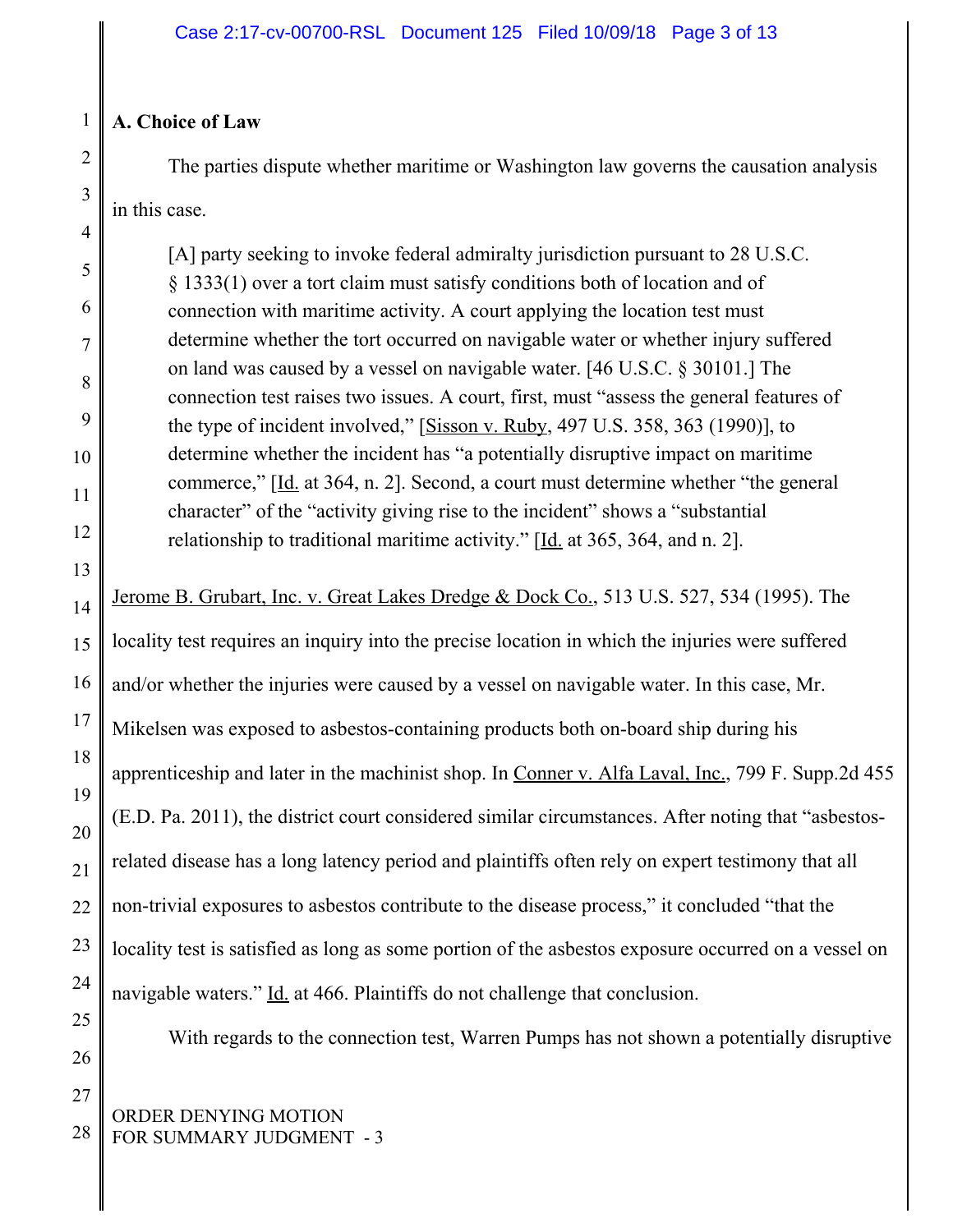impact on maritime commerce. In making this determination, the Court considers whether the features of the incident, based on a mid-level description of the events, could hypothetically disrupt commercial shipping. Grubart, 513 U.S. at 538-39; Christensen v. Georgia-Pacific Corp., 279 F.3d 807, 815 n.31 (9th Cir. 2002). Case law suggests that, if the injury-causing events were described as "injury to workers on Navy ships on navigable waters allegedly caused by defective products or exposure to dangerous conditions," the claims would potentially have a disruptive impact on maritime commerce and trigger maritime jurisdiction. Cabasug v. Crane Co., 956 F. Supp.2d 1178, 1188 (D. Haw. 2013); Conner, 799 F. Supp.2d at 467-68. Here, however, Mr. Mikelsen worked predominantly inside a machine shop at the Puget Sound Naval Shipyard, not on Navy ships or on navigable waters. Taken in the light most favorable to plaintiffs, the evidence shows that Mr. Mikelsen was assigned as a machinist on vessels for only six months during his apprenticeship and that, once he was assigned to Shop 31, his work on board vessels was limited.<sup>2</sup> When assessing the general features of the incident for purposes of the first prong of the connection test, courts consider and describe plaintiff's dominant activities. See Cabasug, 956 F. Supp.2d at 1190 ("Cabasug was not a predominately land-based Navy worker and instead spent seventy-five percent of his time on ships in drydock."); Mack v. Gen. Elec. Co., 896 F. Supp.2d 333, 337-38 (E.D. Pa. 2012) ("[I]f the worker's exposure was primarily land-based, then, even if the claims could meet the locality test, they do not meet the connection tests and state law (rather than maritime law) applies."); Faddish v. Buffalo Pumps, 881 F. Supp.2d 1361,

 $2^2$  Mr. Mikelsen, when describing his work history and qualifications, mentions only his six month stint in Shop 38 working as an outside machinist on board vessels. Dkt. # 108-2 at 34 and 39. No other vessel work is described. In response to Warren Pump's First Set of Interrogatories, plaintiffs identified seven ships that Mr. Mikelsen - who was by then deceased - "recalled working aboard between 1946 and 1963." Dkt. # 88-1 at 2.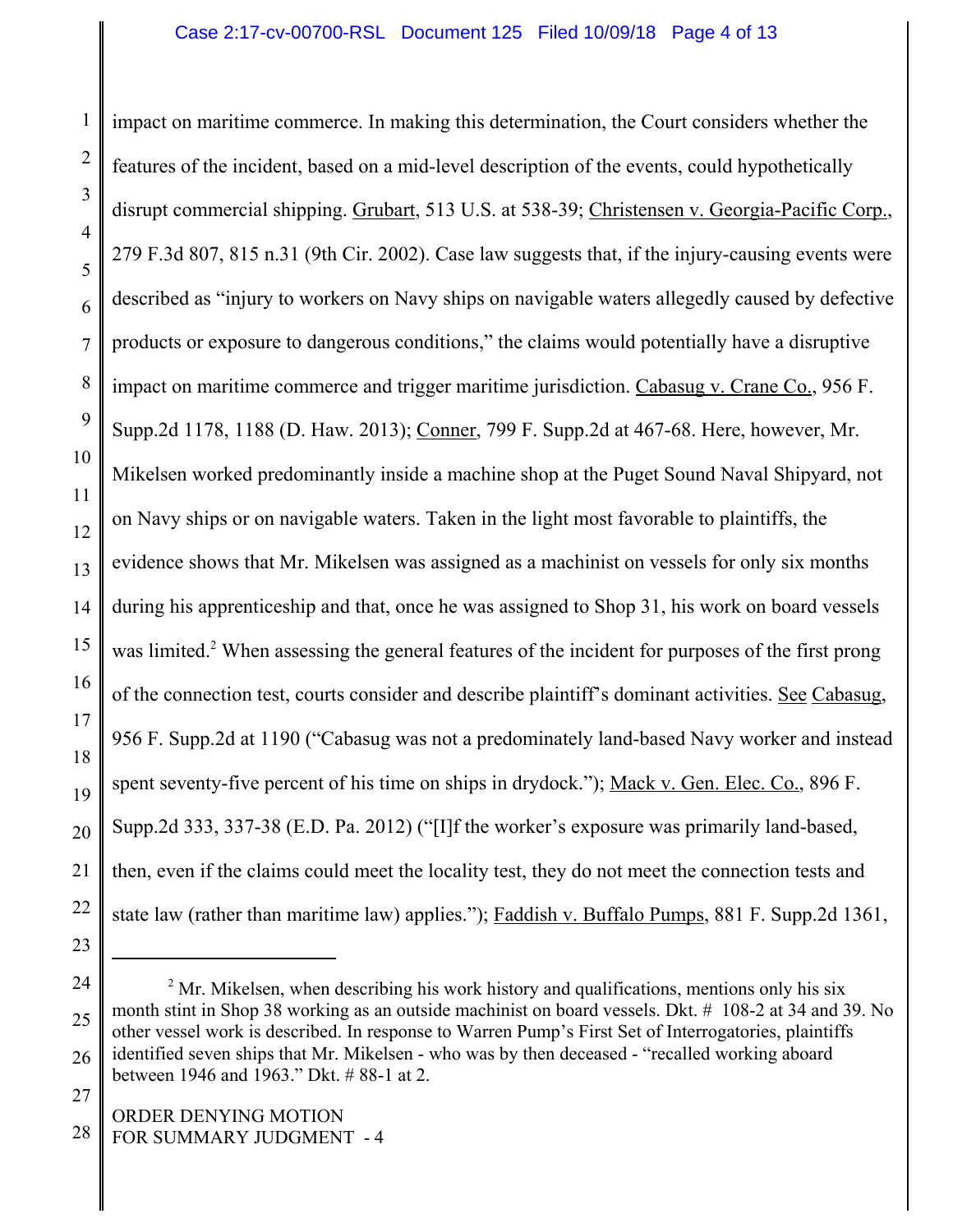1367 (S.D. Fla. 2012) (same). Thus, in this case, the incident would more accurately be described as "injury to workers in a shipyard caused by defective products or exposure to dangerous conditions."<sup>3</sup> Defendant offers no theory or argument explaining how a workplace injury occurring on dry land and not on a vessel (whether in dry dock or on navigable waters) could potentially have a disruptive impact on maritime commerce. The record is not, therefore, "sufficient for maritime jurisdiction to attach; the exposure must pose 'more than a fanciful risk to commercial shipping' . . . , and here the potential impact on maritime commerce is simply too attenuated." Conner, 799 F. Supp.2d at 468-69 (quoting Grubart, 513 U.S. at 539). Washington law governs plaintiffs' claims.

# **B. Evidence of Exposure**

Under Washington's traditional product liability law, plaintiffs are required to identify the product that caused the injury, as well as the manufacturer thereof, in order to establish liability. Braaten v. Saberhagen Holdings, 165 Wn.2d 373, 396 (2008). Mr. Mikelsen need not personally identify the manufacturers of the asbestos-containing products to which he was exposed, however. Given the long latency period of asbestos-related illnesses and the fact that workers who did not work directly with asbestos products may yet succumb to mesothelioma, plaintiffs in asbestos cases "may rely on the testimony of witnesses who identify manufacturers of asbestos products which were then present at [the] workplace." Lockwood v. AC&S, Inc., 109 Wn.2d 235, 246-47 (1987).

<sup>&</sup>lt;sup>3</sup> Warren Pumps' reliance on the Ninth Circuit's "inclusive view" of what has the potential to impact maritime commerce is misplaced. The description of the general character of the activity giving rise to the claim must be accurate: only then does an expansive view of the potential impacts of that activity come into play.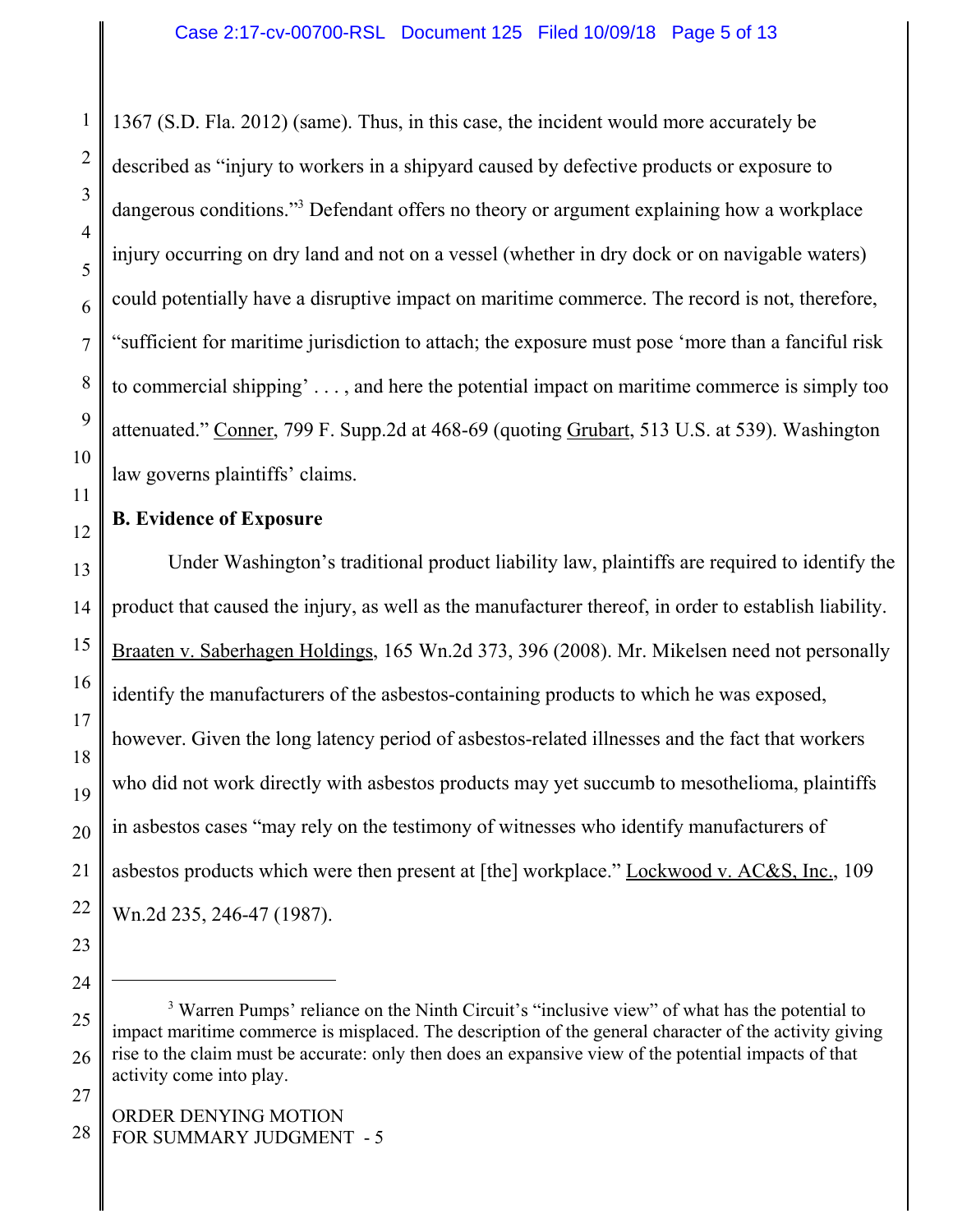Warren Pumps does not seriously dispute that at least some of the products it supplied to the Navy during the relevant time frame contained asbestos or that its pumps were maintained and repaired in Shop 31 where Mr. Mikelsen worked.<sup>4</sup> Rather, defendant argues that mere presence in the workplace is insufficient to create a jury issue regarding whether its products caused Mr. Mikelsen's mesothelioma. This issue is discussed below.

## **C. Causation**

Plaintiffs have the burden of establishing that Warren Pumps' products were a proximate cause of Mr. Mikelsen's injuries. Id. at 247-48. The Washington Supreme Court has recognized the difficulty in determining whether plaintiff has sufficient evidence of causation - *i.e*., evidence tending to show that a particular defendant's asbestos product actually caused plaintiff's injury to warrant taking the question of liability to the jury and has set out a number of factors that should be considered. The factors include:

- evidence of the decedent's proximity to defendant's products when the exposure occurred;
- the expanse of the work site where the asbestos fibers were released;
- the length of time of exposure to asbestos dust from defendant's products;
- the types of asbestos products to which the decedent was exposed and how they were handled in order to evaluate the relative risks posed by defendant's products;
- ! medical causation evidence regarding how asbestos inhalation causes injury and plaintiff's particular disease; and

<sup>&</sup>lt;sup>4</sup> The Court has not considered plaintiffs' expert testimony with regards to what work Mr. Mikelsen actually performed.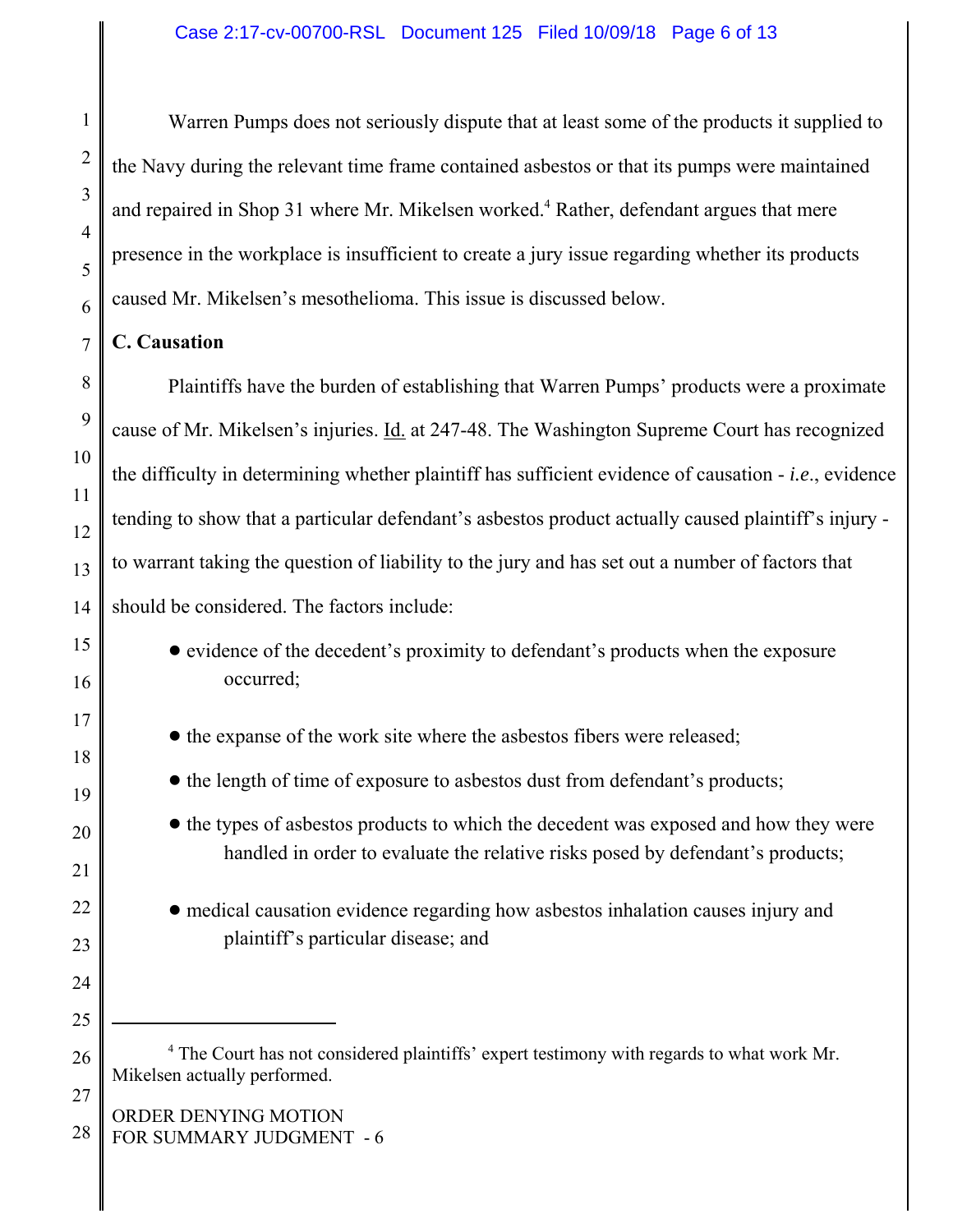! evidence as to other possible causes of the decedent's particular disease process. Id. at 248-49.

Defendant points out that plaintiffs have no evidence that Mr. Mikelsen ever worked directly on a Warren Pump during his thirty-five years as a machinist. This fact undoubtedly must be considered when evaluating whether plaintiffs have made a sufficient showing that Warren Pumps' products were a proximate cause of Mr. Mikelsen's mesothelioma. It is not the only consideration, however. Taken in the light most favorable to plaintiffs, the record shows that during the repair or overhaul of a Navy vessel, various types of equipment, including pumps, were removed from the vessel and taken to Shop 31 for testing, maintenance, and repair. Large vessels, such as the USS Midway, contained many pumps of various descriptions. Warren Pumps were common. While three manufacturers provided pumps for the USS Midway, Warren Pumps provided almost 100 of them. As of 1960, in the middle of Mr. Mikelsen's service, Warren Pumps was supplying a quarter of all pumps purchased by the Navy.<sup>5</sup> In the context of its government contractor argument, Warren Pumps asserts that the Navy's specifications required it to include asbestos in its products. Asbestos-containing gaskets were prevalent even in low-pressure systems because it was a quality gasket material that did not deteriorate quickly. Once inside Shop 31, rotating equipment (a category that includes pumps) was taken to Bench 1, an area that could handle up to 50 pieces of equipment at one time. Machinists would use air hoses, wire brushes, scrapers, etc. to remove dust and asbestos insulation. If testing

<sup>5</sup> Mr. Wortman went out of his way during his deposition to make sure that counsel was aware that "Warren pumps were probably some of the most respected units of pumps that were found commonly on Navy ships. . . . They were well built and had high respect from the Navy and from the shipyard . . . ." Dkt. # 110-4 at 8.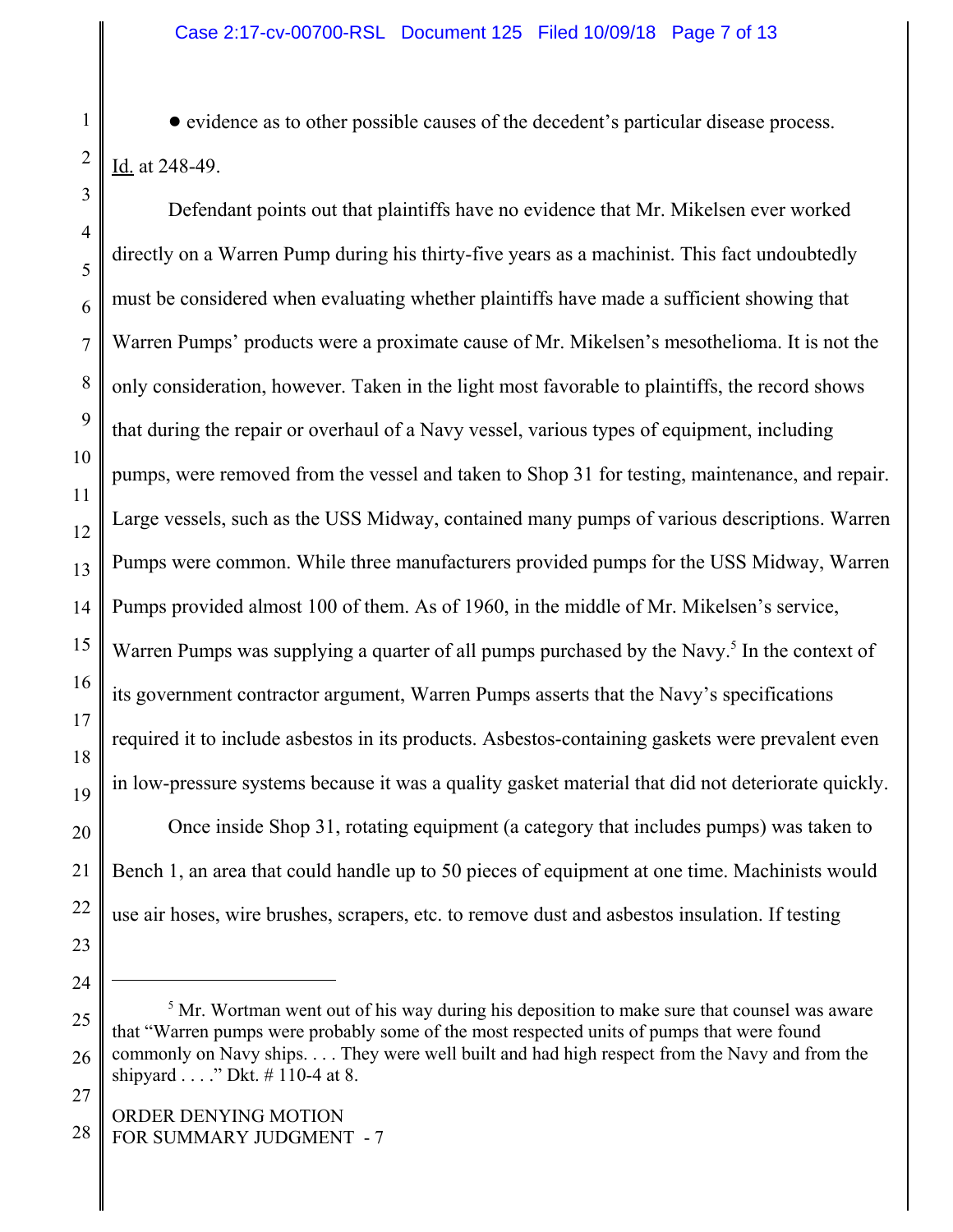### Case 2:17-cv-00700-RSL Document 125 Filed 10/09/18 Page 8 of 13

showed that maintenance or repair were required, the old packing and gaskets, both of which often contained asbestos during the relevant time frame, would need to be removed and scraped clean, a process that created dust. Shop 31 was a large cavernous space, approximately 1200 feet by 450 feet, with few internal walls and no ventilation systems other than windows that were opened in the summer. The concentration of the dust in the air was not nearly so bad as it was when machinists worked inside ship compartments (as Mr. Mikelsen did for six months during his training), but because of the aerodynamic characteristics of asbestos fibers, the dust dispersed and floated through the entire shop area in amounts sufficient to cause asbestos-related disease. Studies in the workplace and in locations near factories have measured increased incidence of mesothelioma in people who, although they never worked directly with asbestos-containing products, were subject to indirect exposures at considerable distances.

Thus, the record shows that, even if there is no evidence that Mr. Mikelsen personally worked on a Warren Pumps product, a number of the factors identified by the Washington Supreme Court favor allowing the issue of causation to go to the jury. Warren Pumps provided a significant portion of the pumps that went through Shop 31, Mr. Mikelsen worked in the same space where the asbestos in defendant's products was exposed, the products were handled in such a way that they generated visible asbestos-containing dust, the work area, while large, was well within the dispersal range of asbestos fibers, Mr. Mikelsen was exposed to defendant's products for decades with no protective equipment, and the causal link between asbestos fibers and mesothelioma is well supported. Warren Pumps does not identify any other source of asbestos in the workplace or Mr. Mikelsen's private life that was a dominant contributor to his asbestos exposure, nor does it identify another possible cause of his mesothelioma. Rather,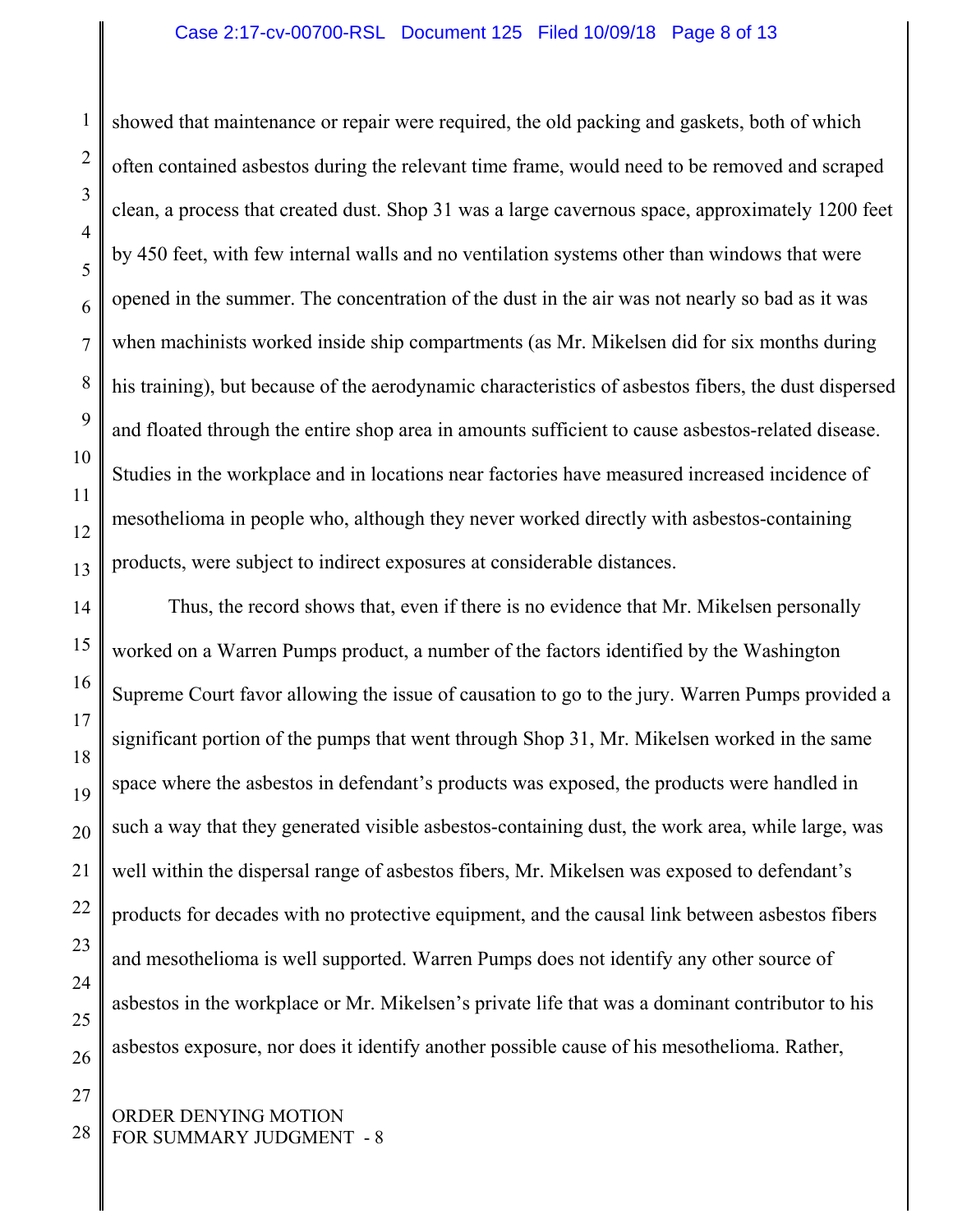Warren Pumps challenges plaintiffs' expert testimony regarding the concentration of airborne asbestos particles in a work place the size of Shop 31. Defendant is, of course, welcome to put on contrary evidence based on different studies, but it does not change the fact that a reasonable jury could conclude from the facts, taken in the light most favorable to plaintiffs, that there is a causal connection between Mr. Mikelsen's mesothelioma and Warren Pumps' products.6

# **D. Government Contractor Immunity**

Warren Pumps argues that, as a supplier of military equipment, it is immune from liability

for alleged defects in the design or manufacture of the equipment under the "government

contractor" defense.

The government contractor defense is by now an established component of federal common law, but it was first recognized by the Supreme Court [thirty] years ago in Boyle v. United Techs. Corp., 487 U.S. 500 [] (1988). The defense is

<sup>16</sup> 17 18 19 20 22 23 24 25 26 27  $6$  If federal maritime law were applied to this case, the result would not change. In McIndoe v. Huntington Ingalls Inc., 817 F.3d 1170, 1174 (9th Cir. 2016), the Ninth Circuit adopted a "substantial contributing factor" test for proving causation for a negligence claim under maritime law. The court followed Lindstrom v. A-C Prod. Liab. Trust, 424 F.3d 488, 492 (6th Cir. 2005), in which the Sixth Circuit required a showing that defendant's product "was a substantial factor in causing the injury" under both negligence and strict liability theories. The Sixth Circuit held that evidence that defendant's product was in the workplace, without more, gives rise to only a slight inference that plaintiff may have been exposed to the product and that such a hypothetical and presumably brief exposure cannot support a causal finding. Generic expert testimony that each of plaintiff's occupational exposures to asbestos was a substantial contributing factor to the development of mesothelioma was not a substitute for actual "evidence of substantial exposure for a substantial period of time." 424 F.3d at 492-93. Here, on the other hand, plaintiffs have done more than identify a manufacturer's product in the workplace and declare it to be a substantial contributing factor of Mr. Mikelsen's disease. Plaintiffs have provided evidence specific to Warren Pumps, including the type of products sold, the volume of product in the workplace, the way the asbestos-containing materials were handled, the workplace environment, Mr. Mikelsen's proximity to work that generated asbestos dust, dispersal rates, and the length of time Mr. Mikelsen worked around Warren Pumps. Plaintiffs have provided evidence of "a high enough level of exposure that an inference that the asbestos was a substantial factor in the injury is more than conjectural." 424 F.3d at 492 (citation omitted). No more is required to take the issue of causation to the jury, even under maritime law.

<sup>28</sup> ORDER DENYING MOTION FOR SUMMARY JUDGMENT - 9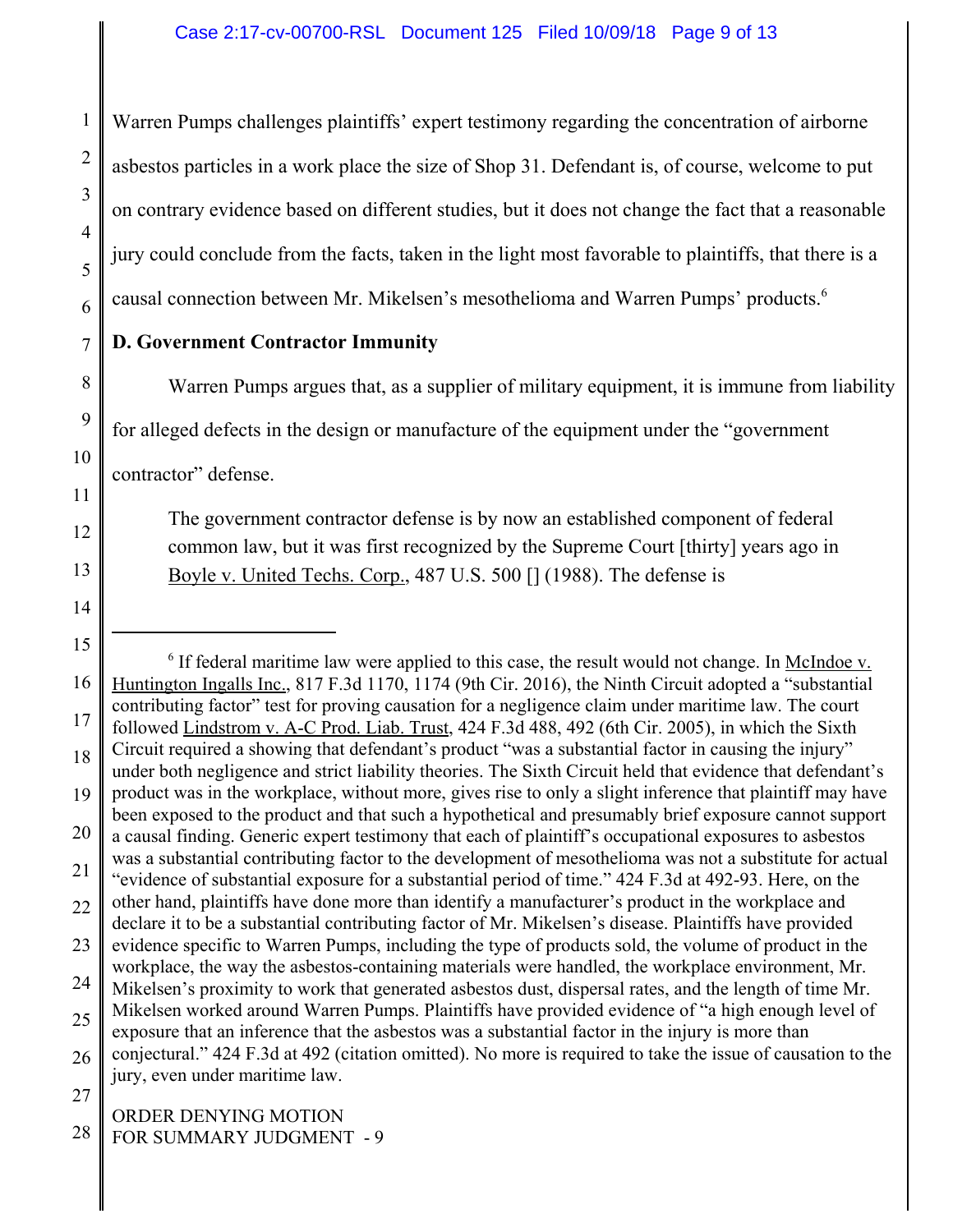intended to implement and protect the discretionary function exception of the Federal Tort Claims Act ("FTCA"), 28 U.S.C. § 2680(a), which was enacted after World War II. The defense allows a contractor-defendant to receive the benefits of sovereign immunity when a contractor complies with the specifications of a federal government contract. Boyle, 487 U.S. at 511–12 []. As the Court said in Boyle, "[i]t makes little sense to insulate the Government against financial liability for the judgment that ... equipment is necessary when the Government produces the equipment itself, but not when it contracts for the production."  $\underline{Id}$  at 512 [].

In re Hanford Nuclear Reservation Litig., 534 F.3d 986, 1000 (9th Cir. 2008). A private party claiming the benefits of the government's sovereign immunity must show that "(1) the United States set forth reasonably precise specifications; (2) the equipment conformed to those specifications; and (3) the supplier provided the United States with adequate warnings of the dangers." Rodriguez v. Lockheed Martin Corp., 627 F.3d 1259, 1266 (9th Cir. 2010) (internal quotation marks omitted). The general theory is that where the government hires a company to produce a piece of equipment and specifies the manner in which that task is to be performed, the company is entitled to the same immunity from liability the government would enjoy because it was acting as an arm of the government, without independent discretion. Bixby v. KBR, Inc., 748 F. Supp.2d 1224, 1242 (D. Or. 2010).

Warren Pumps asserts that "the Navy itself actually developed" the specifications to which its pumps were manufactured and "made the considered military decision to use asbestos in association with . . . the equipment it required for use" on its vessels, citing *en masse* to twenty-five pages of its expert's report. Dkt. # 87 at 12. Neither Warren Pumps nor its expert, Rear Admiral David P. Sargent, Jr. (Ret.), identify a directive from the sovereign requiring Warren Pumps to include asbestos in its packing, gaskets, and/or insulation lagging. Rear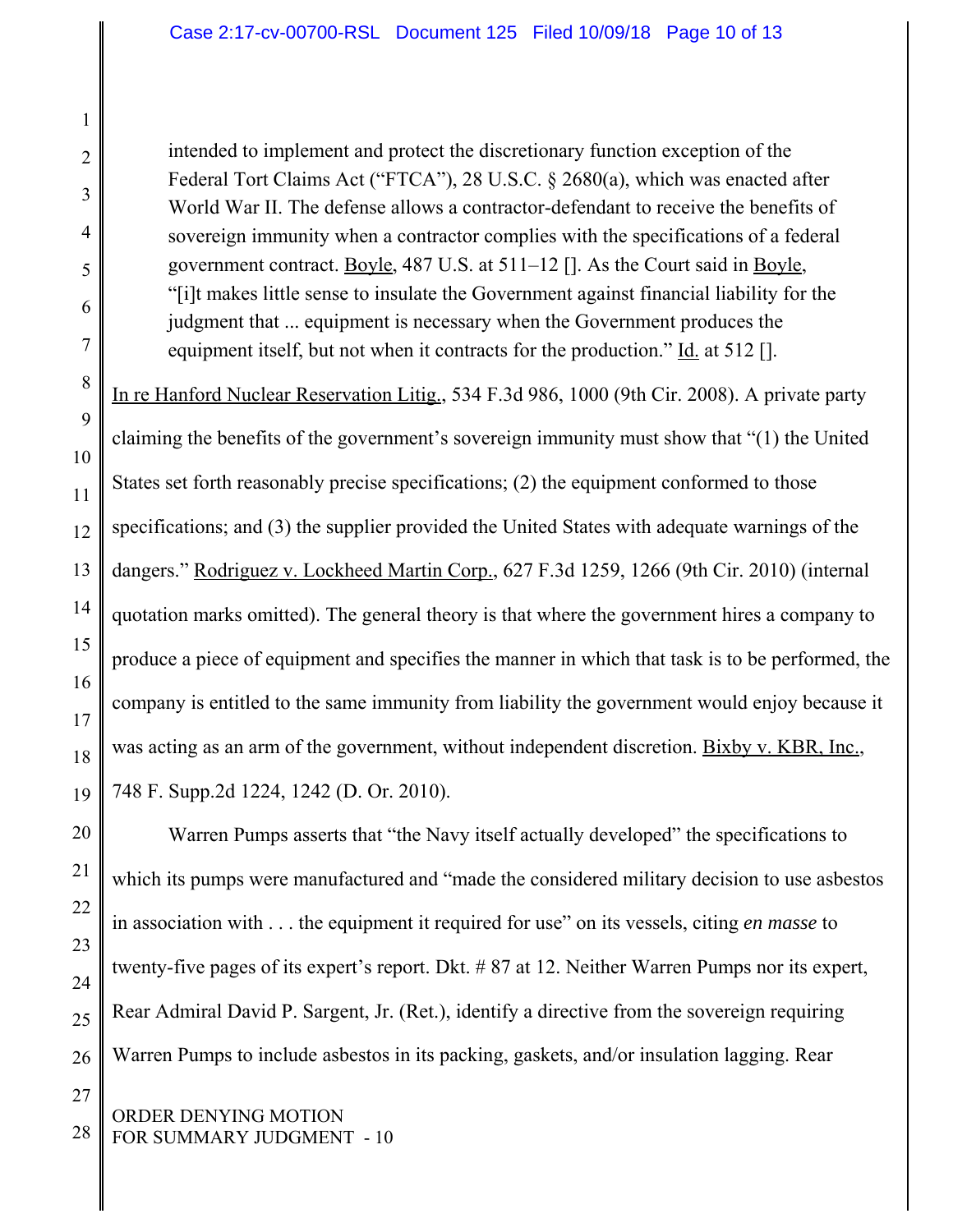14 Admiral Sargent asserts that "military specifications for gasket and packing for centrifugal pumps required the use of asbestos-containing materials." Dkt. # 88-6 at 13. Because this fact requires no technical or scientific expertise, the admissibility of this evidence is unclear.<sup>7</sup> Either the military specified the use of asbestos-containing materials in Warren Pump's products or it did not. Warren Pumps, which bears the burden of proof on this issue, has not provided any regulation, contract, or other specification that limited its discretion to choose a suitable material when manufacturing the pumps sold to the Navy. Assuming, for purposes of this motion, that expert testimony is admissible on this issue, the complete lack of any documentation of the hypothesized specifications casts doubt on Rear Admiral Sargent's unsupported opinion. In these circumstances, the existence of "reasonably precise specifications" cannot be proven as a matter of law by the *ipse dixit* of an expert, and Warren Pumps is not entitled to summary judgment on the government contractor defense.

With regards to plaintiffs' failure to warn claims, Warren Pumps argues that the sovereign retained and exercised its discretion with regards to equipment labels and warnings such that Warren Pumps cannot be held liable for any alleged failure to warn. Warren Pumps has the burden of showing that "(1) the government exercised its discretion and approved certain warnings; (2) the contractor provided the warnings required by the government; [and] (3) the contractor warned the government about dangers in the equipment's use that were known to the contractor but not to the government." Getz v. Boeing Co., 654 F.3d 852, 866 (9th Cir. 2011). In Getz, the Ninth Circuit determined that the government exercises discretion over the warnings to be given when it goes beyond merely approving warnings proposed by the manufacturer and

27

1

2

3

4

5

6

7

8

9

10

11

12

13

15

16

17

18

19

20

21

22

23

24

25

 $<sup>7</sup>$  Defendant's assertion that this fact must be proven through expert testimony is rejected.</sup>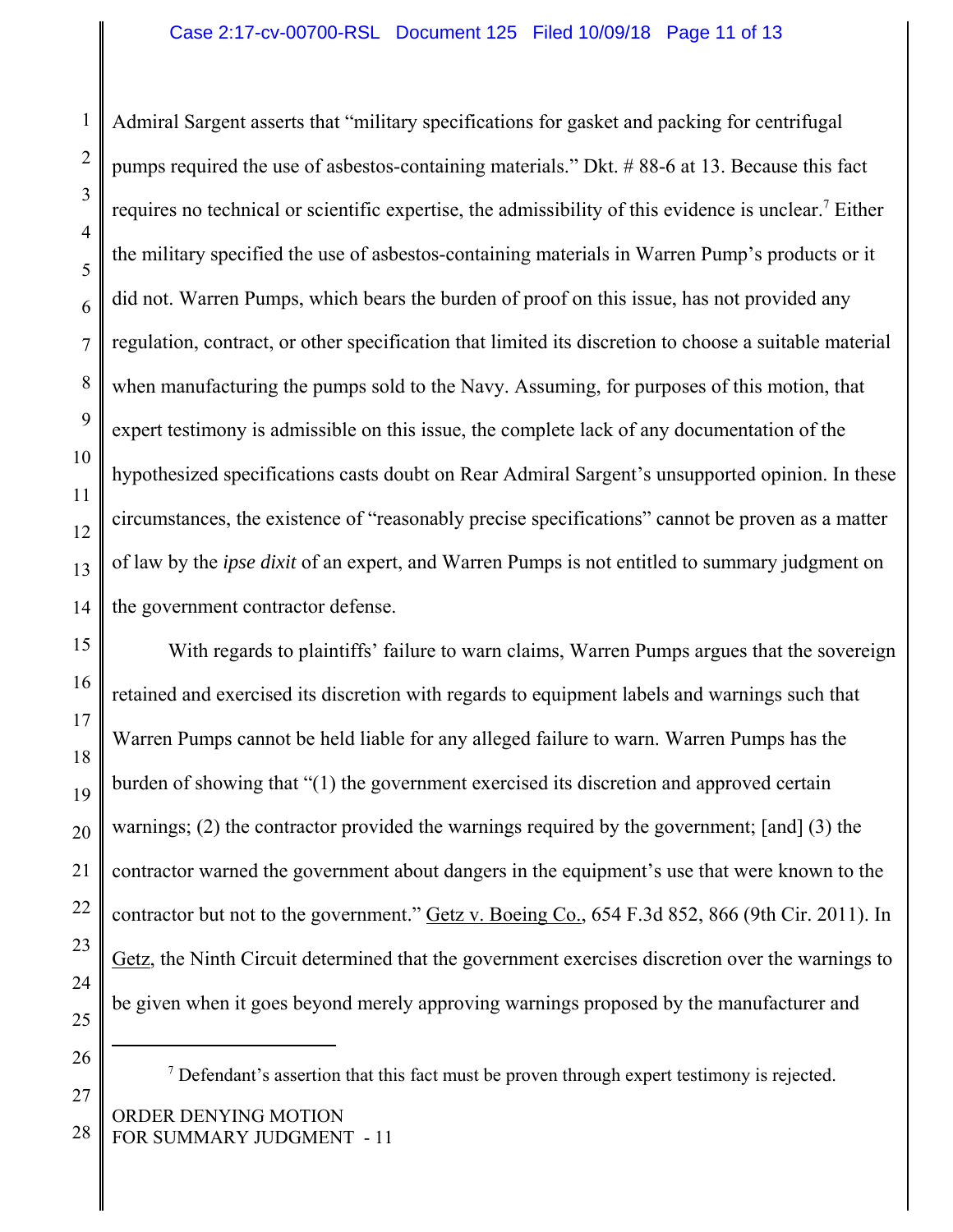1 instead selects or chooses which warnings to give.

Rear Adm. Sargent opines that the Navy had detailed specifications regarding written materials provided with equipment that "included strict instructions regarding the labeling of and packaging of the components themselves, and for all technical documentation that was procured with them." Dkt. #88-6 at 15. Again, no specifications, instructions, or regulations are identified. One could reasonably infer from the expert's lengthy discussion regarding the development of written materials and the remaining record that it was the manufacturers who developed the substance of the instructions and manuals, with the Navy providing approval. It appears that the Navy's purchase contracts required manufacturers to draft technical manuals to be delivered with the equipment. While there were incredibly specific requirements regarding the formatting, topics to be addressed, and writing style of these manuals (see Dkt.  $\#$  108-3 at 121-27), the actual contents thereof, including any NOTES, CAUTIONS, and WARNINGS, were left to the manufacturer. The "manufacturer's instruction books," as they were called, were subject to review by the Navy, but there is no indication that the Navy exercised this prerogative with regards to the documentation - if any - provided by Warren Pumps. Once a technical manual was approved by the Navy, it was certified as final. At that point, the content was more or less fixed, and the manufacturer could not alter the manual - including the warnings within it - "without prior discussion and express approval by the Navy." Dkt. # 88-6 at 16. The fact that new warnings had to be approved by the Navy before they could be included in an updated technical manual does not mean that the Navy specified the warnings that were included. Defendant has not met its burden of showing, as a matter of law, that the Navy had reasonably precise specifications regarding warnings and labeling that precluded it from complying with its